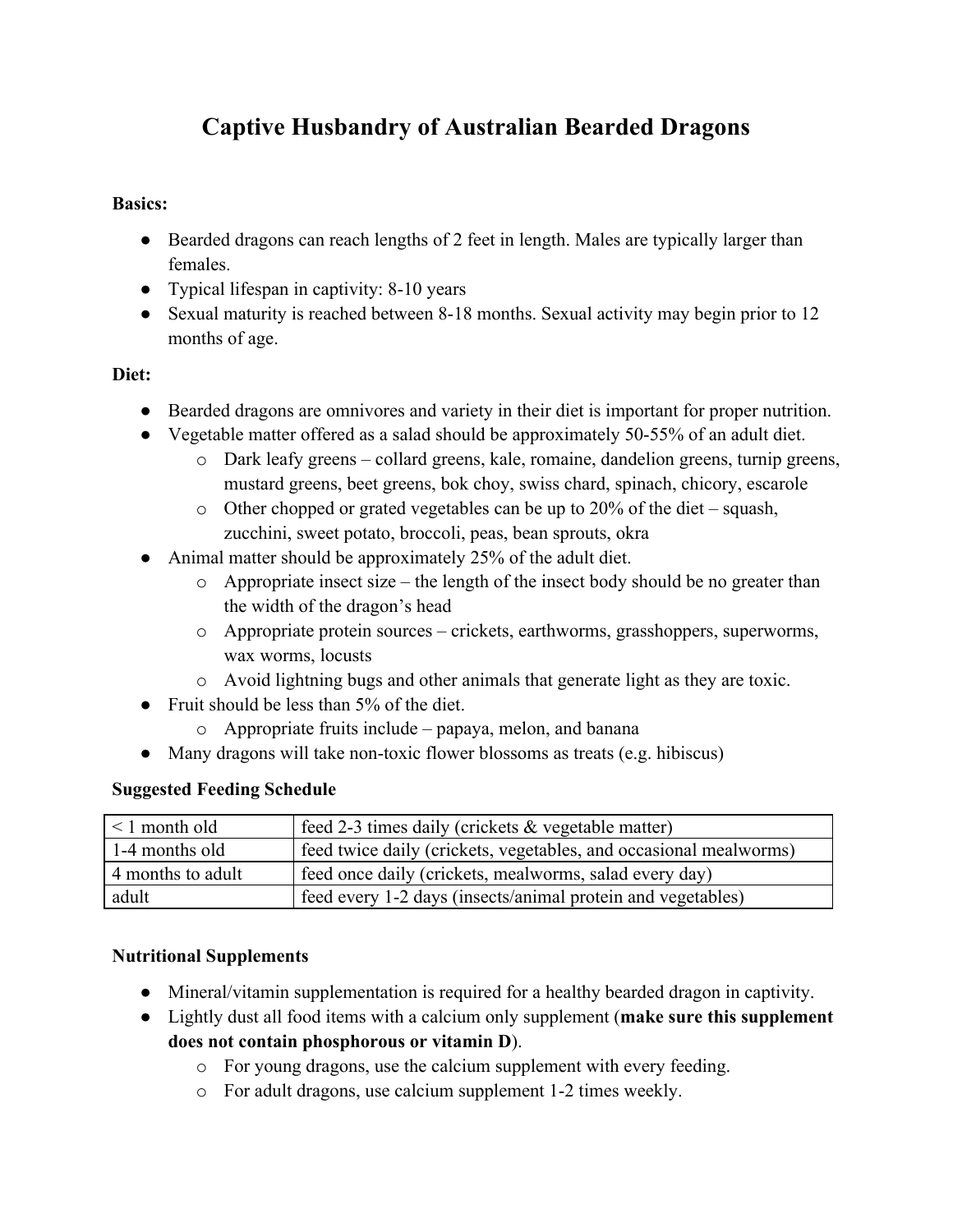- "Gut load" live insects for at least 24-48 hours prior to feeding them to your dragon.
	- o For most insects that can be achieved with calcium rich vegetables such as dark leafy greens. There are also commercial cricket diets available.
- Use a reptile multivitamin once every 2 to 4 weeks. It is important to use a multivitamin that contains preformed vitamin A, **retinol**.

# **Water/Humidity**

- **●** Bearded dragons thrive in low humidity environments, 40 60%.
- **●** Dragons may soak in a water dish, and they will commonly defecate while soaking.
- **●** Ensure that fresh, clean drinking water is available at all times in a shallow dish.
- **●** Digital hygrometers are more reliable and inexpensive way to monitor humidity compared to the typical "dial" gauges.

#### **Enclosure/Housing**

- **●** Dragons should be housed singly unless in an exceptionally large enclosure. If housed as a group, 1 male to 2-3 females is acceptable with monitoring.
- **●** Adult dragons require a minimum of a 75 gallon or larger enclosure when housed alone.
- **●** Screen tops are recommended for ventilation.
- **●** Be sure to provide hiding places as well as cage furniture that can support the weight of the dragon is climbed on.
- **●** Substrates/flooring should be easily cleaned, non-toxic, and unable to be ingested by the dragon.
	- **o** Avoid sand, gravel, and corncob bedding as they are easily ingested.
- **●** Female dragons should be provided with a "lay bin."

#### **Heat**

- **●** Day time ambient temperature gradient: 80-88°F
- **●** Basking spot: 92-100°F
	- **o** Ensure that the dragon cannot come in contact with the lamp to avoid burns.
- **●** Avoid "hot rocks" as they commonly lead to burns.
- **●** Consider the use of an enclosure thermostat.
- **●** Nighttime ambient temperature gradient:72-78°F
- **●** A thermometer "gun" is an inexpensive, more reliable, and cost-effective method of monitoring temperatures.

# **Lighting**

- Ultraviolet (UV) light is absolutely essential of normal metabolism.
- Use only the linear, tube fluorescent lamps (**not** compact fluorescent bulbs).
- Use lamps designed for reptiles that emit light in the UVB range (290-320 nanometers).
- UV radiation is filtered out by glass, plexiglass, and plastic. Be sure to use a screen top to avoid this.